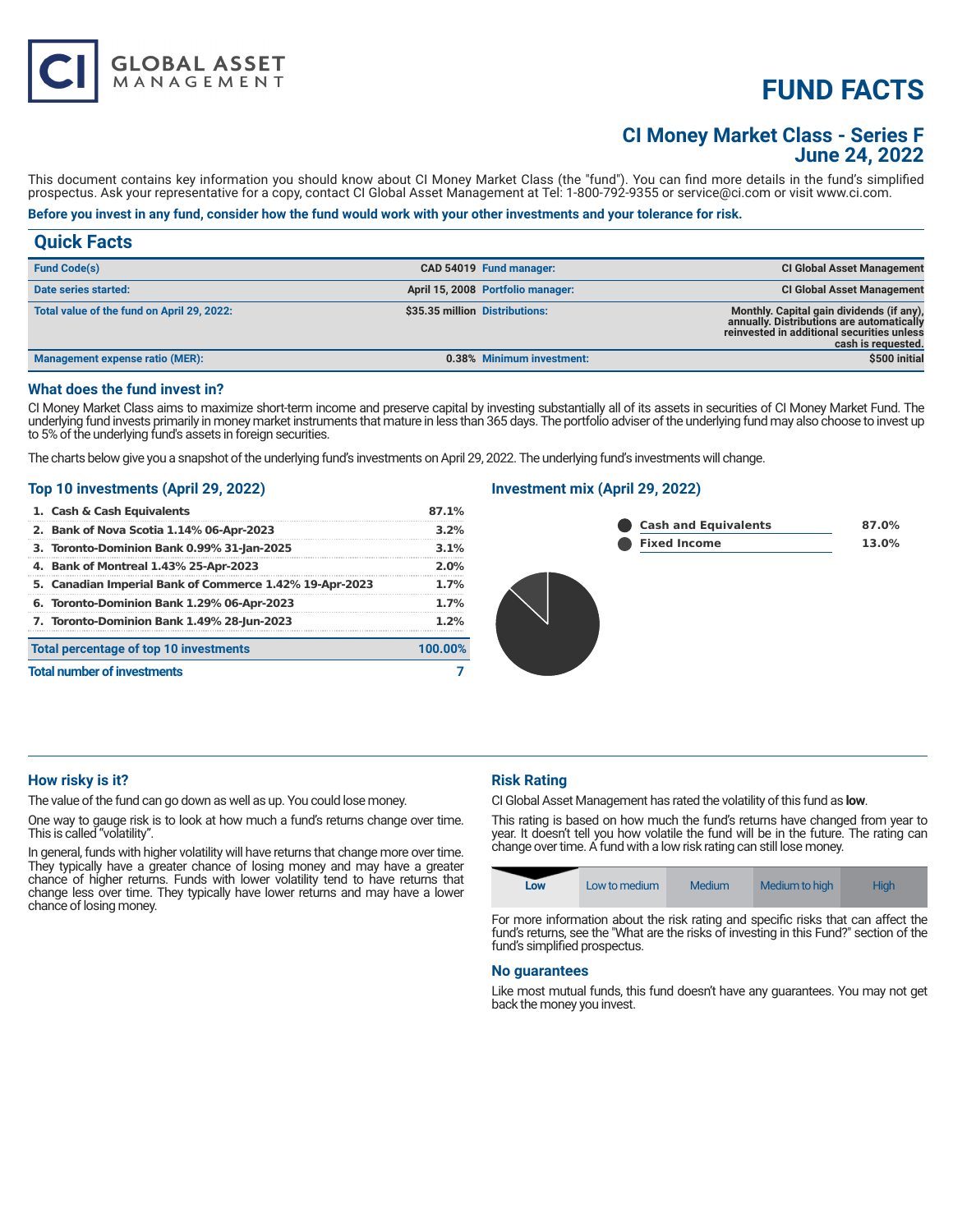## **How has the fund performed?**

This section tells you how Series F securities of the fund have performed over the past 10 calendar year(s). Returns are after expenses have been deducted. These expenses reduce the fund's returns.

#### **Year-by-year returns**

This chart shows how Series F securities of the fund performed in each of the past 10 calendar year(s). This fund series has not dropped in value in the last 10 calendar year(s). The range of returns and change from year to year can help you assess how risky the fund has been in the past. It does not tell you how the fund will perform in the future.



#### **Best and worst 3-month returns**

This table shows the best and worst returns for Series F securities of the fund in a 3-month period over the past 10 calendar year(s). The best and worst 3-month returns could be higher or lower in the future. Consider how much of a loss you could afford to take in a short period of time.

|                     | <b>Return</b> | 3 months ending   | If you invested \$1,000 at the beginning of the period |
|---------------------|---------------|-------------------|--------------------------------------------------------|
| <b>Best return</b>  | 0.5%          | December 31, 2018 | Your investment would rise to \$1,005                  |
| <b>Worst return</b> | $0.0\%$       | December 31, 2021 | Your investment would remain at \$1,000                |

#### **Average return**

As at April 29, 2022, a person who invested \$1,000 in Series F securities of the fund 10 years ago has \$1,053. This works out to an annual compounded rate of return of 0.5%.

## **Who is this fund for?**

#### **This fund may be suitable for you if you:**

- are willing to accept a low degree of risk<br>• are seeking to preserve your capital
- are seeking to preserve your capital

#### **A word about tax**

In general, you'll have to pay income tax on any money you make on a fund. How much you pay depends on the tax laws where you live and whether or not you hold the fund in a registered plan such as a Registered Retirement Savings Plan, or a Tax-Free Savings Account. Keep in mind that if you hold your fund in a non-registered account, fund distributions are included in your taxable income, whether you get them in cash or have them reinvested.